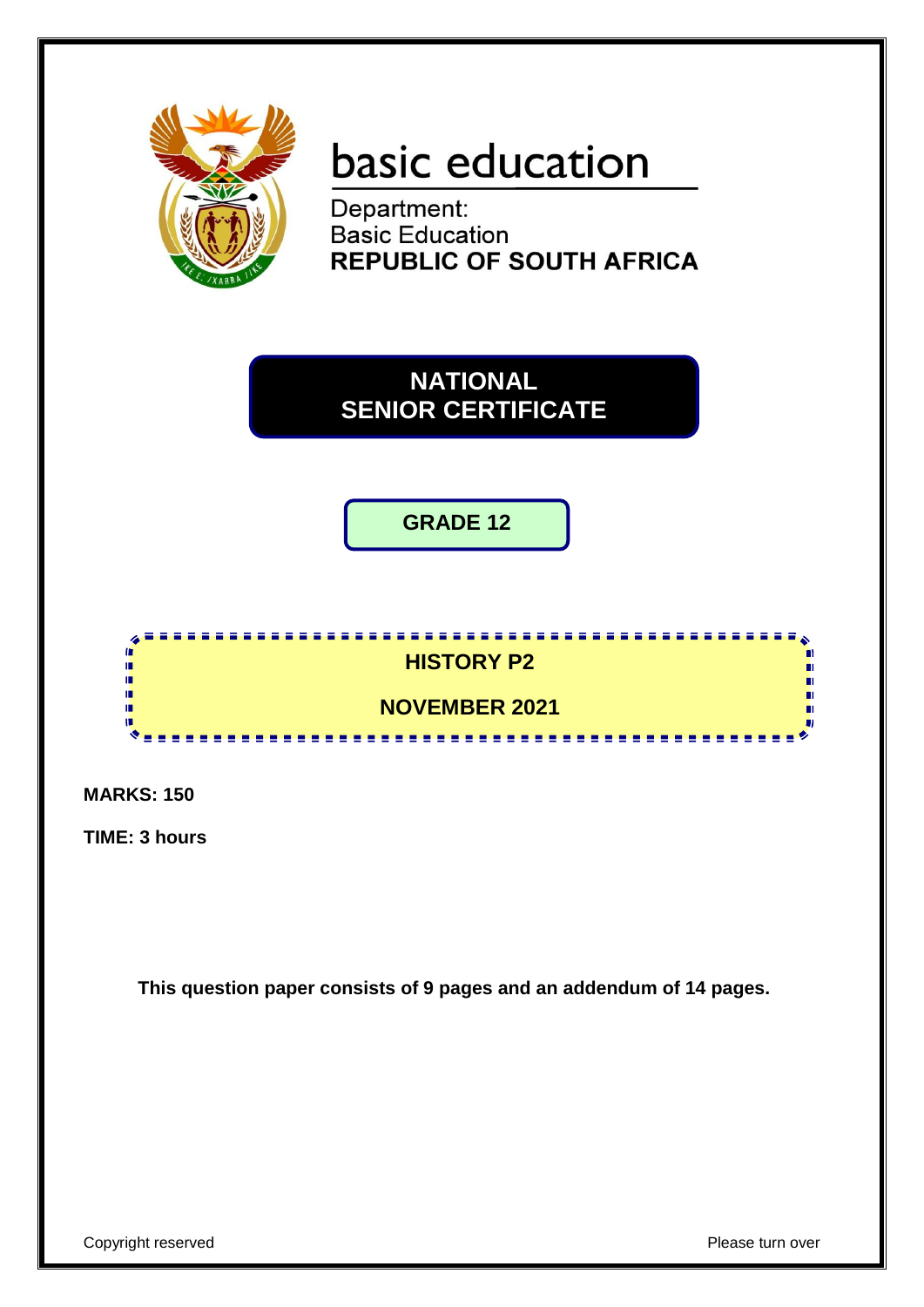# **INSTRUCTIONS AND INFORMATION**

1. This question paper consists of SECTION A and SECTION B based on the prescribed content framework in the CAPS document.

# **SECTION A: SOURCE-BASED QUESTIONS**

- QUESTION 1: CIVIL RESISTANCE, 1970s TO 1980s: THE CRISIS OF APARTHEID IN THE 1980s
- QUESTION 2: THE COMING OF DEMOCRACY TO SOUTH AFRICA AND COMING TO TERMS WITH THE PAST
- QUESTION 3: THE END OF THE COLD WAR AND A NEW WORLD ORDER, 1989 TO THE PRESENT

# **SECTION B: ESSAY QUESTIONS**

- QUESTION 4: CIVIL RESISTANCE, 1970s TO 1980s: SOUTH AFRICA
- QUESTION 5: THE COMING OF DEMOCRACY TO SOUTH AFRICA AND COMING TO TERMS WITH THE PAST
- QUESTION 6: THE END OF THE COLD WAR AND A NEW WORLD ORDER
- 2. SECTION A consists of THREE source-based questions. Source material that is required to answer these questions can be found in the ADDENDUM.
- 3. SECTION B consists of THREE essay questions.
- 4. Answer THREE questions as follows:
	- 4.1 At least ONE must be a source-based question and at least ONE must be an essay question.
	- 4.2 The THIRD question can be either a source-based question or an essay question.
- 5. You are advised to spend at least ONE hour per question.
- 6. When answering questions, candidates should apply their knowledge, skills and insight.
- 7. You will be disadvantaged by merely rewriting the sources as answers.
- 8. Number the answers correctly according to the numbering system used in this question paper.
- 9. Write neatly and legibly.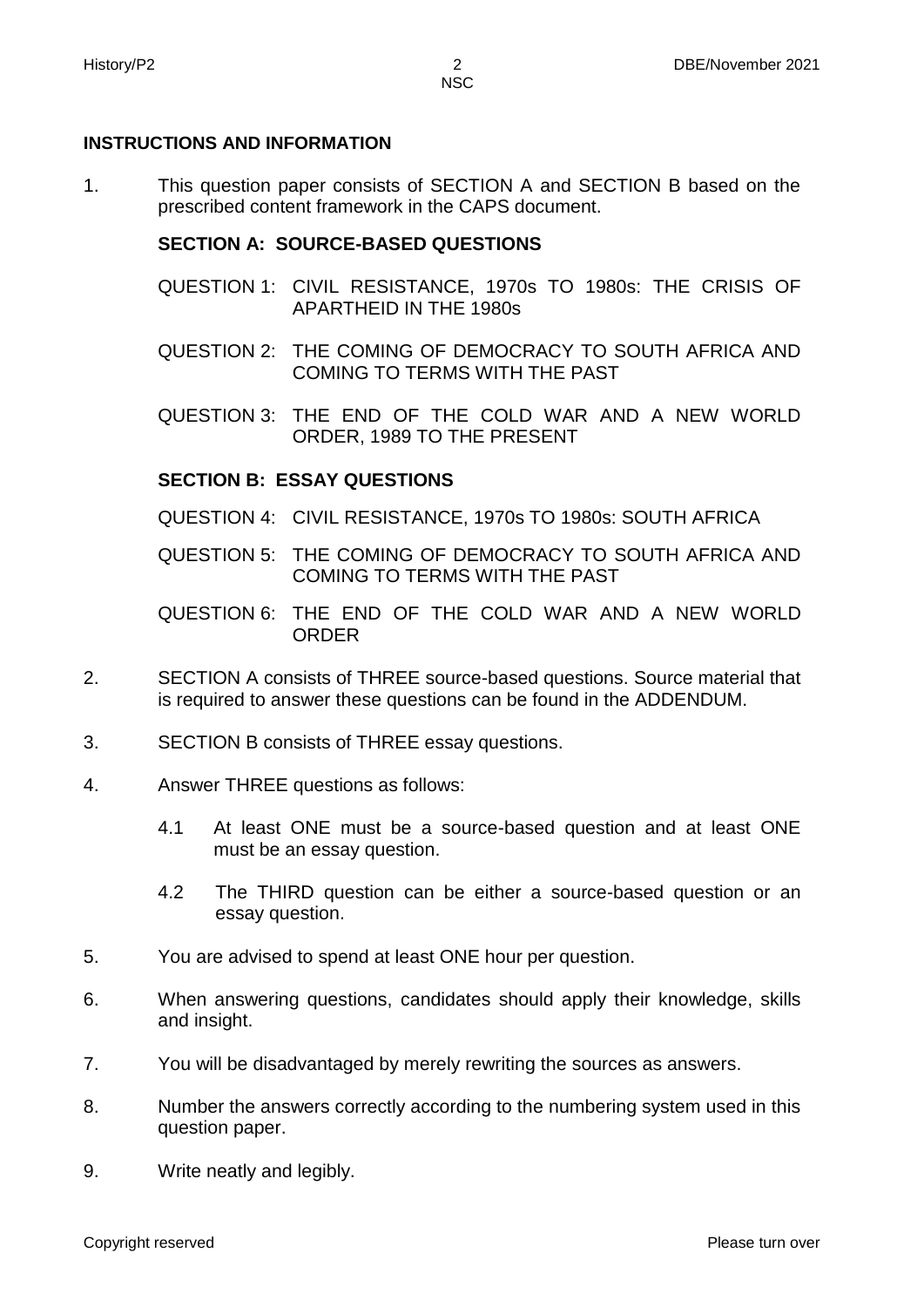# **SECTION A: SOURCE-BASED QUESTIONS**

Answer at least ONE question, but not more than TWO questions, in this SECTION. Source material to be used to answer these questions is contained in the ADDENDUM.

#### **QUESTION 1: HOW DID THE UNITED DEMOCRATIC FRONT (UDF) RESPOND TO THE APARTHEID REFORMS INTRODUCED BY PW BOTHA IN 1983?**

Study Sources 1A, 1B, 1C and 1D and answer the questions that follow.

- 1.1 Refer to Source 1A.
	- 1.1.1 Name TWO apartheid statutes in the source that PW Botha scrapped while introducing reforms to the apartheid policy. (2 x 1) (2)
	- 1.1.2 Explain what is implied by the statement, '… what he (PW Botha) had in mind was not reform but rather a reformulation (restructuring) of apartheid.' (1 x 2) (2)
	- 1.1.3 Define the term *tricameral parliament* in your own words. (1 x 2) (2)
	- 1.1.4 Using the information in the source and your own knowledge, explain why you think the black majority was excluded from the new legislation. (2 x 2) (4)
	- 1.1.5 Identify FOUR legislative powers in the source that the white minister had over black urban councils. (4 x 1) (4)
- 1.2 Read Source 1B.
	- 1.2.1 Why, according to the source, did Rev. Dr Allan Boesak refer to the launch of the UDF as a historic moment? Give ONE reason.  $(1 \times 2)$

(2)

- 1.2.2 Quote evidence from the source that shows that the meeting called by the UDF was not merely a gathering of loose individuals. (1 x 2) (2)
- 1.2.3 Explain the meaning of Rev. Dr Allan Boesak's statement, 'The homelands policy forms the basis of the wilful exclusion of 80% of our nation from the new political deal.'  $(2 \times 2)$ (4)
- 1.2.4 Why would a historian consider this source to be reliable regarding the launch of the UDF?  $(2 \times 2)$ (4)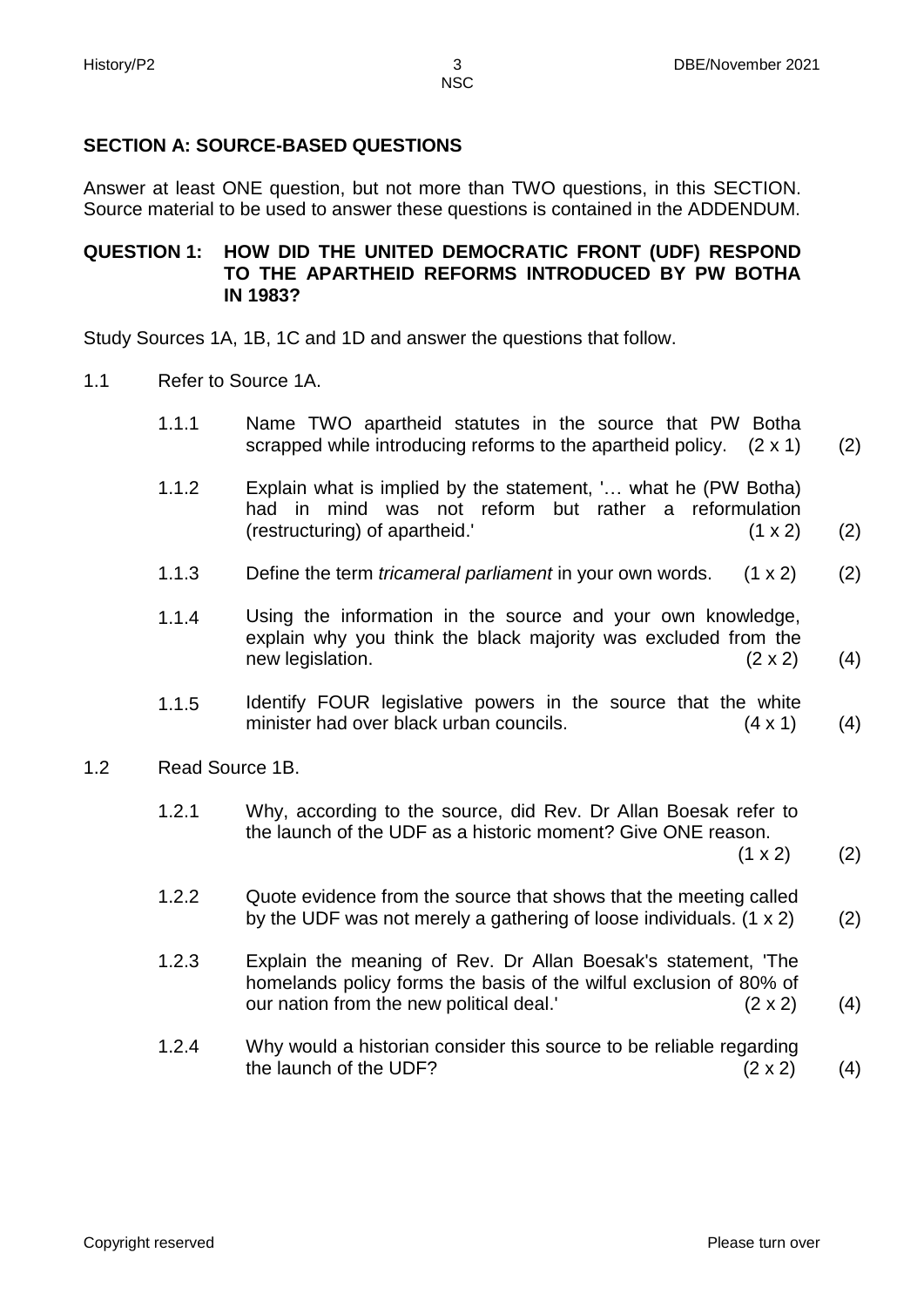- 1.3 Study Source 1C.
	- 1.3.1 Explain what is implied by the words in the poster, 'DON'T VOTE IN APARTHEID ELECTIONS!', in the context of the UDF's resistance to the introduction of the tricameral parliament in 1983.

 $(1 \times 2)$ (2)

- 1.3.2 Comment on the slogan 'FORWARD TO FREEDOM!' held by the UDF supporters, in the context of resistance to PW Botha's apartheid reforms. (1 x 2) (2)
- 1.4 Refer to Sources 1B and 1C. Explain how the evidence in Source 1C supports the information in Source 1B regarding the UDF's internal resistance against apartheid reforms in 1983.  $(2 \times 2)$  (4)
- 1.5 Use Source 1D.
	- 1.5.1 Identify the voter turnout for the elections of the tricameral parliament (in percentages) for the following communities:
		- (a) Indian  $(1 \times 1)$ (1)
		- (b) Coloured  $(1 \times 1)$ (1)
	- 1.5.2 Explain the term *boycott* in the context of the UDF's reaction during the elections for the tricameral parliament.  $(1 \times 2)$ (2)
	- 1.5.3 Why do you think two-thirds of the white voters endorsed the constitution in a referendum held in November 1983? (1 x 2) (2)
	- 1.5.4 Comment on why the United States State Department believed that Botha's reforms were 'a step in the right direction'.  $(1 \times 2)$ (2)
- 1.6 Using the information in the relevant sources and your own knowledge, write a paragraph of about EIGHT lines (about 80 words) explaining how the United Democratic Front (UDF) responded to the apartheid reforms introduced by PW Botha in 1983. (8)

**[50]**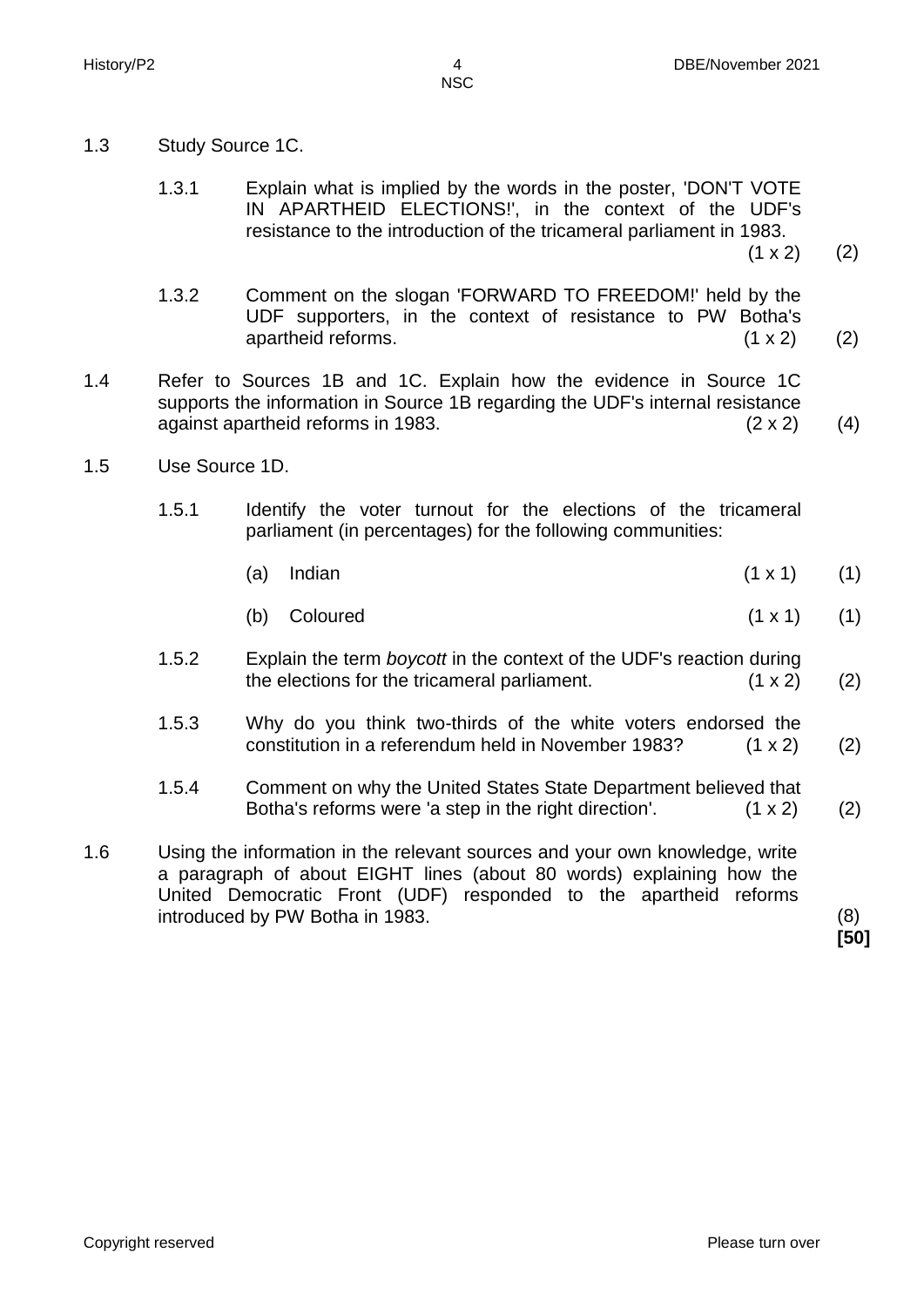#### **QUESTION 2: HOW DID THE TRUTH AND RECONCILIATION COMMISSION (TRC) DEAL WITH THE MURDER OF THE POLITICAL ACTIVIST, GRIFFITHS MXENGE?**

Study Sources 2A, 2B, 2C and 2D and answer the questions that follow.

2.1 Refer to Source 2A.

|                | 2.1.1           | Who, according to the source, could come forward and be heard at<br>the TRC?                                                                                                                             | $(1 \times 1)$ | (1) |
|----------------|-----------------|----------------------------------------------------------------------------------------------------------------------------------------------------------------------------------------------------------|----------------|-----|
|                | 2.1.2           | Define the concept amnesty in your own words.                                                                                                                                                            | $(1 \times 2)$ | (2) |
|                | 2.1.3           | Why do you think the hearings at the TRC made international<br>news?                                                                                                                                     | (1 x 2)        | (2) |
|                | 2.1.4           | List any THREE mandates of the TRC, as stated in the source.                                                                                                                                             | $(3 \times 1)$ | (3) |
|                | 2.1.5           | Using the information in the source and your own knowledge,<br>explain why you think the Human Rights Violations Committee<br>investigated human rights abuses that took place between 1960<br>and 1994. | $(1 \times 2)$ | (2) |
|                | 2.1.6           | State TWO conditions, according to the source, that perpetrators<br>of human rights abuses had to meet before they could be granted<br>amnesty.                                                          | $(2 \times 1)$ | (2) |
| Use Source 2B. |                 |                                                                                                                                                                                                          |                |     |
|                | 2.2.1           | Why did the TRC decide to produce this poster?                                                                                                                                                           | (1 x 2)        | (2) |
|                | 2.2.2           | Comment on why you think the TRC used the words, IF YOUR<br>MOTHER WAS TORTURED, FATHER MURDERED  WOULD<br>YOU BE SILENT', on the poster in the context of the TRC<br>hearings.                          | $(2 \times 2)$ | (4) |
|                | 2.2.3           | Explain the term reconciliation in the context of the TRC.                                                                                                                                               | $(1 \times 2)$ | (2) |
|                | Read Source 2C. |                                                                                                                                                                                                          |                |     |
|                | 2.3.1           | Name any TWO killers in the source that were implicated<br>(accused) in the murder of Griffiths Mxenge.                                                                                                  | $(2 \times 1)$ | (2) |
|                | 2.3.2           | Why do you think Dirk Coetzee implicated (accused) ANC cadres<br>in the murder of Griffiths Mxenge?                                                                                                      | $(2 \times 2)$ | (4) |
|                | 2.3.3           | Explain the usefulness of this source for a historian researching the                                                                                                                                    |                |     |

murder of anti-apartheid activist, Griffiths Mxenge. (2 x 2)

 $2.2$ 

 $2.3$ 

(4)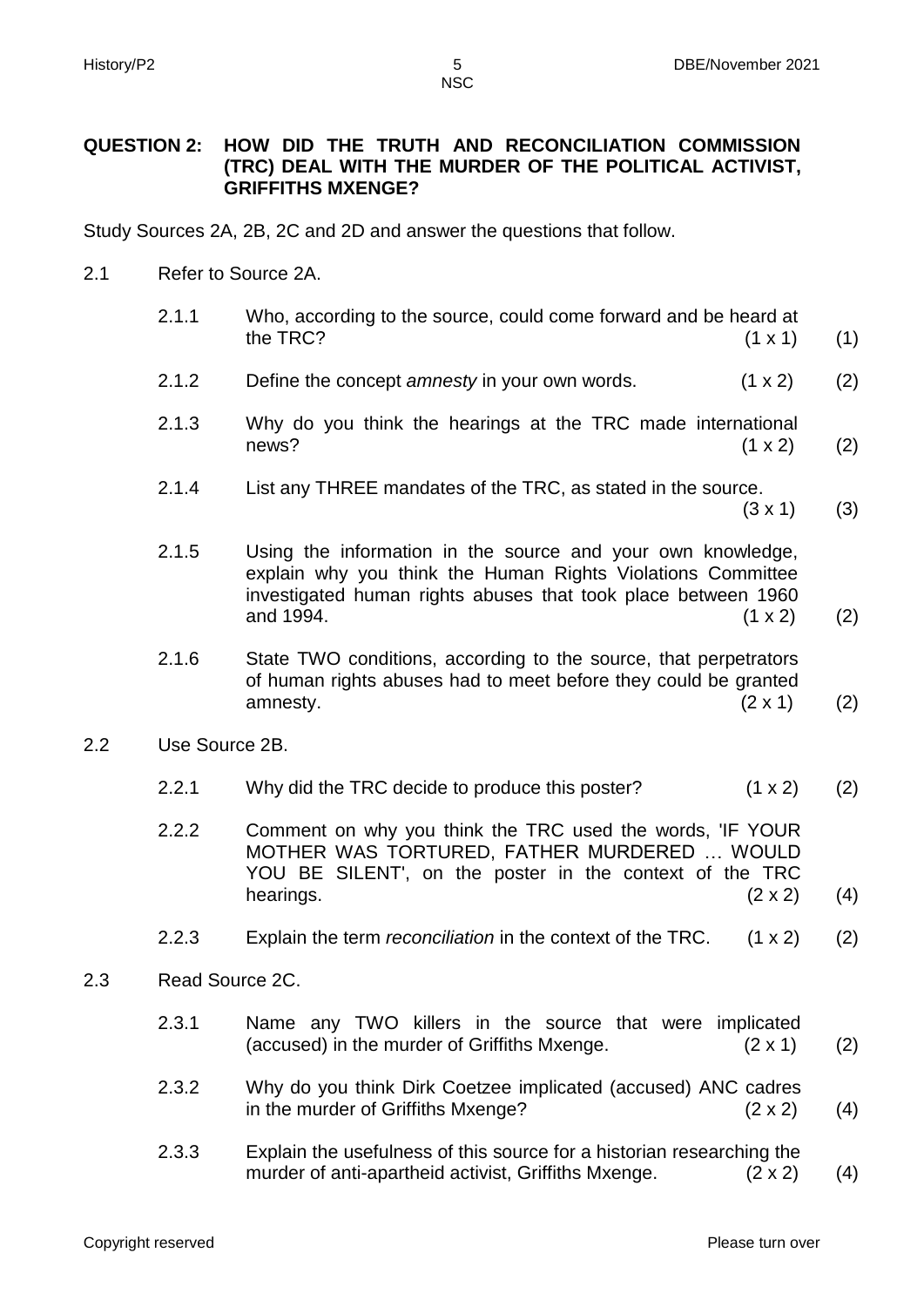NSC

- 2.4 Refer to Sources 2B and 2C. Explain how the evidence in Source 2C supports the information in Source 2B regarding the call by the TRC for victims and perpetrators to appear before public hearings.  $(2 \times 2)$  (4)
- 2.5 Consult Source 2D.
	- 2.5.1 Identify any TWO perpetrators in the source who were granted amnesty by the TRC for the murder of Griffiths Mxenge.  $(2 \times 1)$ (2)
	- 2.5.2 Quote TWO reasons from the source why the TRC granted amnesty to the murderers of Griffiths Mxenge. (2 x 1) (2)
	- 2.5.3 Using the information in the source and your own knowledge, explain why the Mxenge family was disappointed by the TRC's decision to grant amnesty for the murder of Griffiths Mxenge.

 $(2 \times 2)$ (4)

2.6 Using the information in the relevant sources and your own knowledge, write a paragraph of about EIGHT lines (about 80 words) explaining how the Truth and Reconciliation Commission (TRC) dealt with the murder of political activist, Griffiths Mxenge. (8)

**[50]**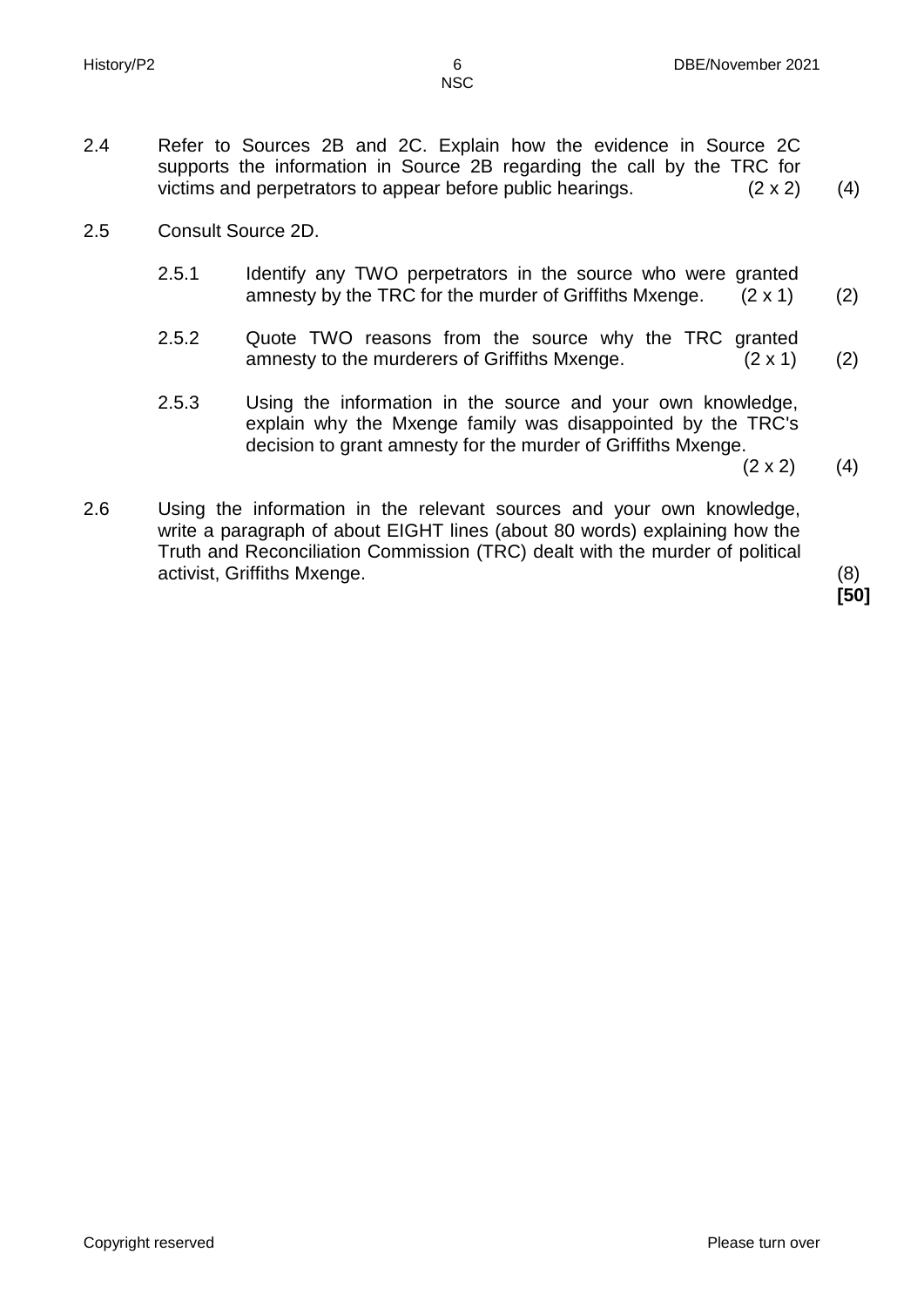NSC

# **QUESTION 3: WHAT IMPACT HAS THE GLOBAL COVID-19 PANDEMIC HAD ON SOUTH AFRICA?**

Study Sources 3A, 3B, 3C and 3D and answer the questions that follow.

- 3.1 Refer to Source 3A.
	- 3.1.1 Quote from the source the effects of the rise of globalisation on:
		- (a) The world  $(1 \times 1)$ (1)
		- (b) People  $(1 \times 1)$ (1)
	- 3.1.2 According to the source, how has the free movement of people, goods and services, brought about by globalisation, been:
		- (a) Beneficial to the world  $(1 \times 1)$ (1)
		- (b) Detrimental to the world  $(1 \times 1)$ (1)
	- 3.1.3 Define the concept *globalisation* in your own words. (1 x 2) (2)
	- 3.1.4 Using the information in the source and your own knowledge, explain how technological advancement has contributed to Covid-19 becoming a global pandemic. (2 x 2) (4)

#### 3.2 Study Source 3B.

- 3.2.1 Name the international organisation that declared the coronavirus outbreak a global pandemic. (1 x 1) (1)
- 3.2.2 Explain the term *pandemic* in the context of Covid-19. (1 x 2) (2)
- 3.2.3 Using the information in the source and your own knowledge, explain why it was necessary for the South African government to introduce measures to contain the spread of the coronavirus.  $(2 \times 2)$

(4)

3.2.4 Name any TWO high-risk countries in the source on which the South African government imposed a travel ban. (2 x 1) (2)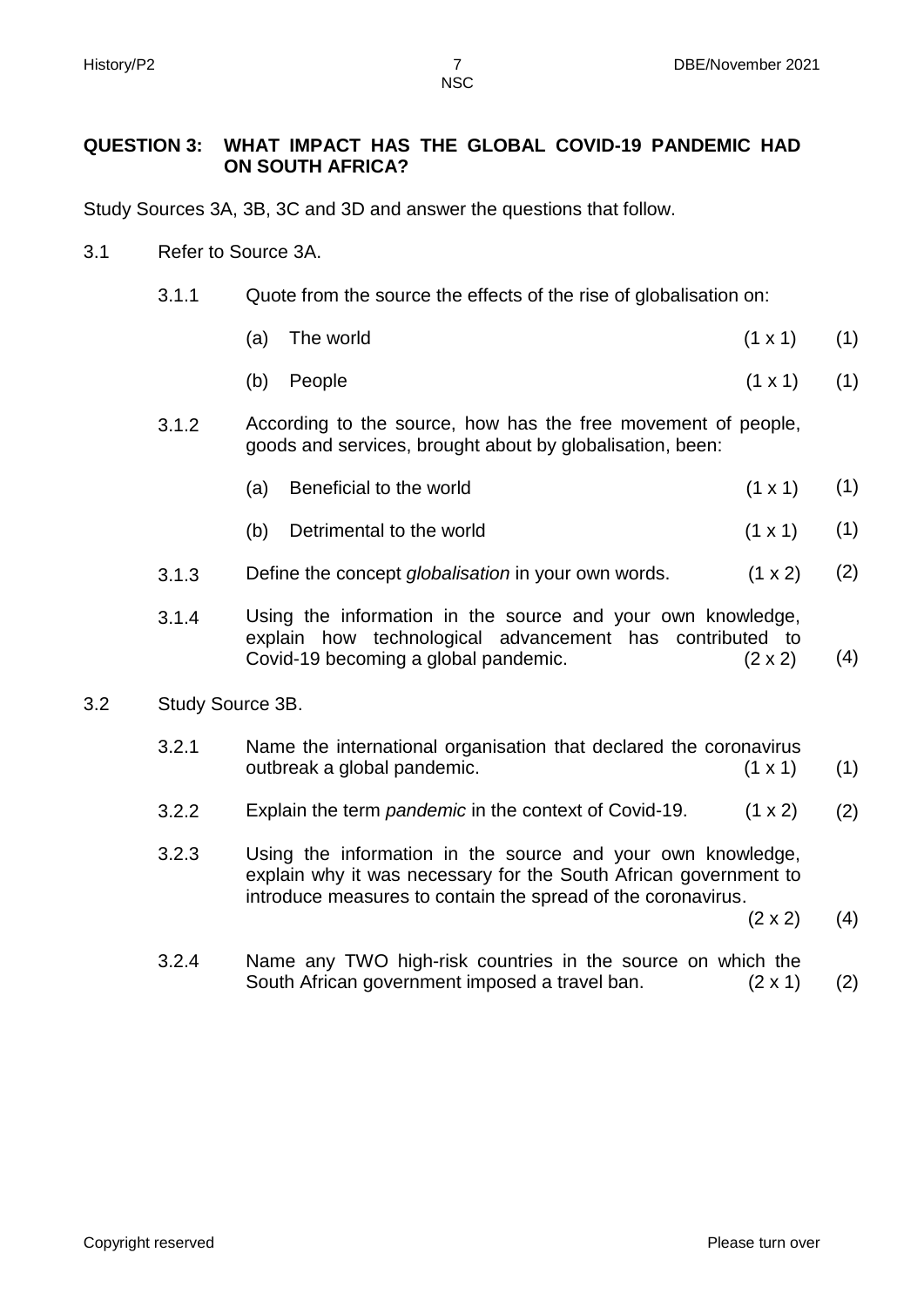- 
- 3.3 Consult Source 3C.
	- 3.3.1 Identify ONE negative economic indicator mentioned in the source that was heightened by the Covid-19 pandemic.  $(1 \times 1)$ (1)
	- 3.3.2 Using the information in the source and your own knowledge, explain how the Covid-19 pandemic left many black women without any means of generating an income. (2 x 2) (4)
	- 3.3.3 According to the source, why are more South Africans now afraid of unemployment than of the Covid-19 pandemic? Give TWO reasons.  $(2 \times 1)$ (2)
	- 3.3.4 Give TWO reasons mentioned in the source why townships became Covid-19 hotspots. (2 x 1) (2)
	- 3.3.5 Explain the limitations of this source for a student researching the economic impact that lockdown has had on townships and informal settlements in South Africa. (2 x 2) (4)
- 3.4 Read Source 3D.
	- 3.4.1 Explain what the cartoonist means by the caption, 'BETWEEN A ROCK AND A HARD PLACE', regarding the position of the poor.
		- $(1 \times 2)$ (2)
	- 3.4.2 What messages are conveyed by the cartoonist regarding the Covid-19 pandemic? Use the visual clues in the source to support your answer. (2 x 2) (4)
- 3.5 Study Sources 3C and 3D. Explain how the information in Source 3C supports the evidence in Source 3D regarding the impact that the lockdown has had on the poor.  $(2 \times 2)$  (4)
- 3.6 Using the information in the relevant sources and your own knowledge, write a paragraph of about EIGHT lines (about 80 words) explaining the impact that the global Covid-19 pandemic has had on South Africa. (8)

**[50]**